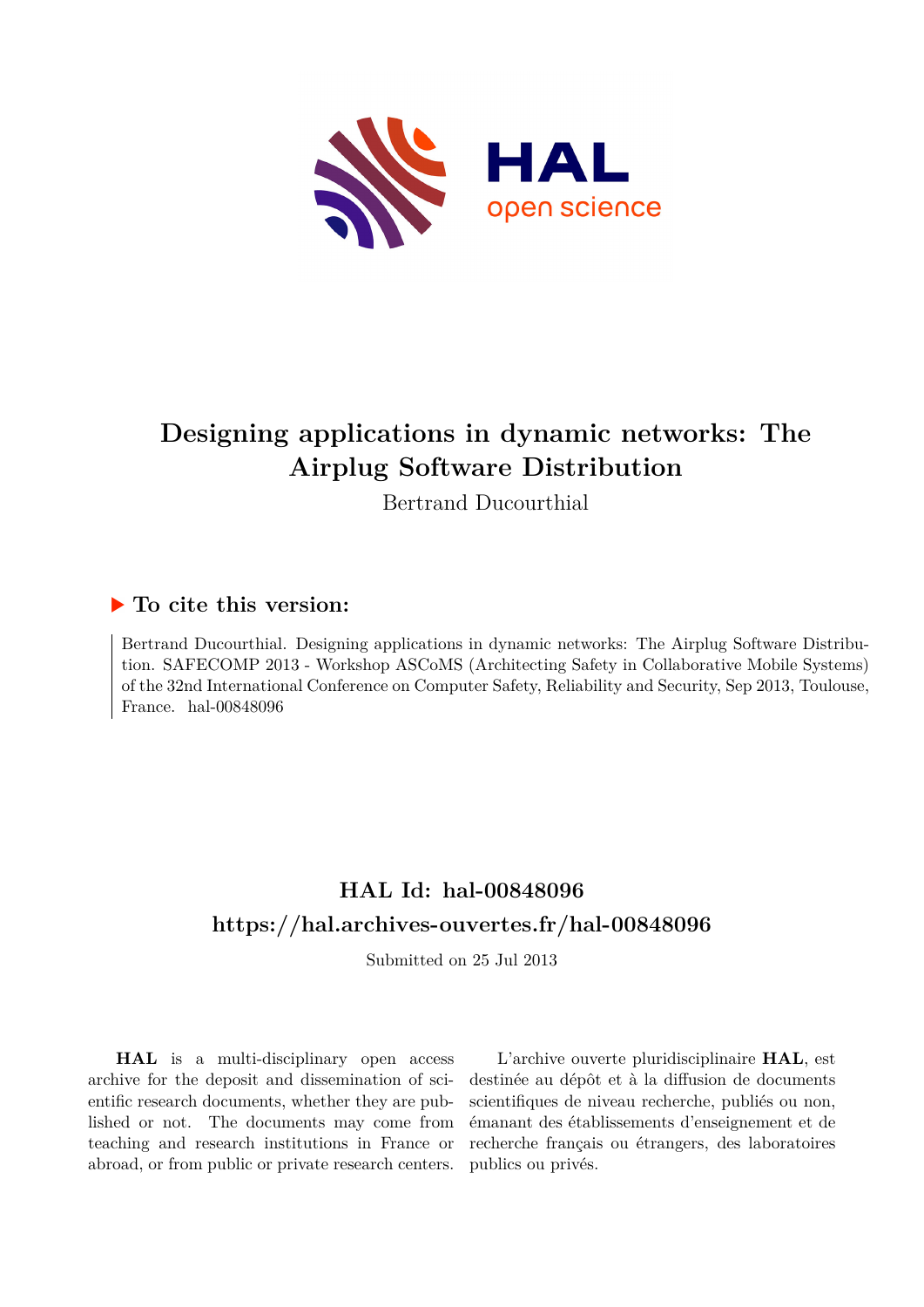## Designing applications in dynamic networks: The Airplug Software Distribution (Invited Paper)

Bertrand Ducourthial<sup>\*</sup>

UMR CNRS 7253 Heudiasyc, Université de Technologie de Compiègne BP 20529, 60205 Compigne Cedex, France Bertrand.Ducourthial@utc.fr

Abstract. In a dynamic network, a communication link can only be used for sending very few messages before disappearing. This happens whenever the nodes mobility is high with respect to the underlying communication protocol.

Starting from these conditions, we propose design rules for distributed applications, which arises implementation rules. We then introduce the simple yet powerful Airplug framework.

The Airplug Software Distribution includes several implementations conformed to the Airplug framework for prototyping, real tests or studies by emulation. It is a convenient set of tools for designing complex applications for dynamic networks.

This approach has been validated by many applications and experiments, mainly in the field of vehicular networks.

### 1 Introduction

The democratization of communicating terminals has led to new uses. As they are more and more small and inexpensive, they are integrated into probes (wireless sensors), cars (connected vehicles), objects (Internet of Things) or robots. Communication can rely on an infrastructure network, as for instance for the so-called *connected vehicles* which uses 3G mobile operators to reach Internet. Nevertheless, relying on an infrastructure network is not always convenient:

- As infrastructure networks are expensive to deploy and to exploit, a subscription is required.
- Large range communication are required to reach an infrastructure access point. Consequently, many communicating nodes compete in the same geographic area, limiting the bandwidth.
- Infrastructure networks do not offer infinite capacity while the demand will always increase.

This work was partially carried out in the framework of the Labex MS2T, which was funded by the French Government, through the program " Investments for the future managed by the National Agency for Research (Reference ANR-11-IDEX-0004-02)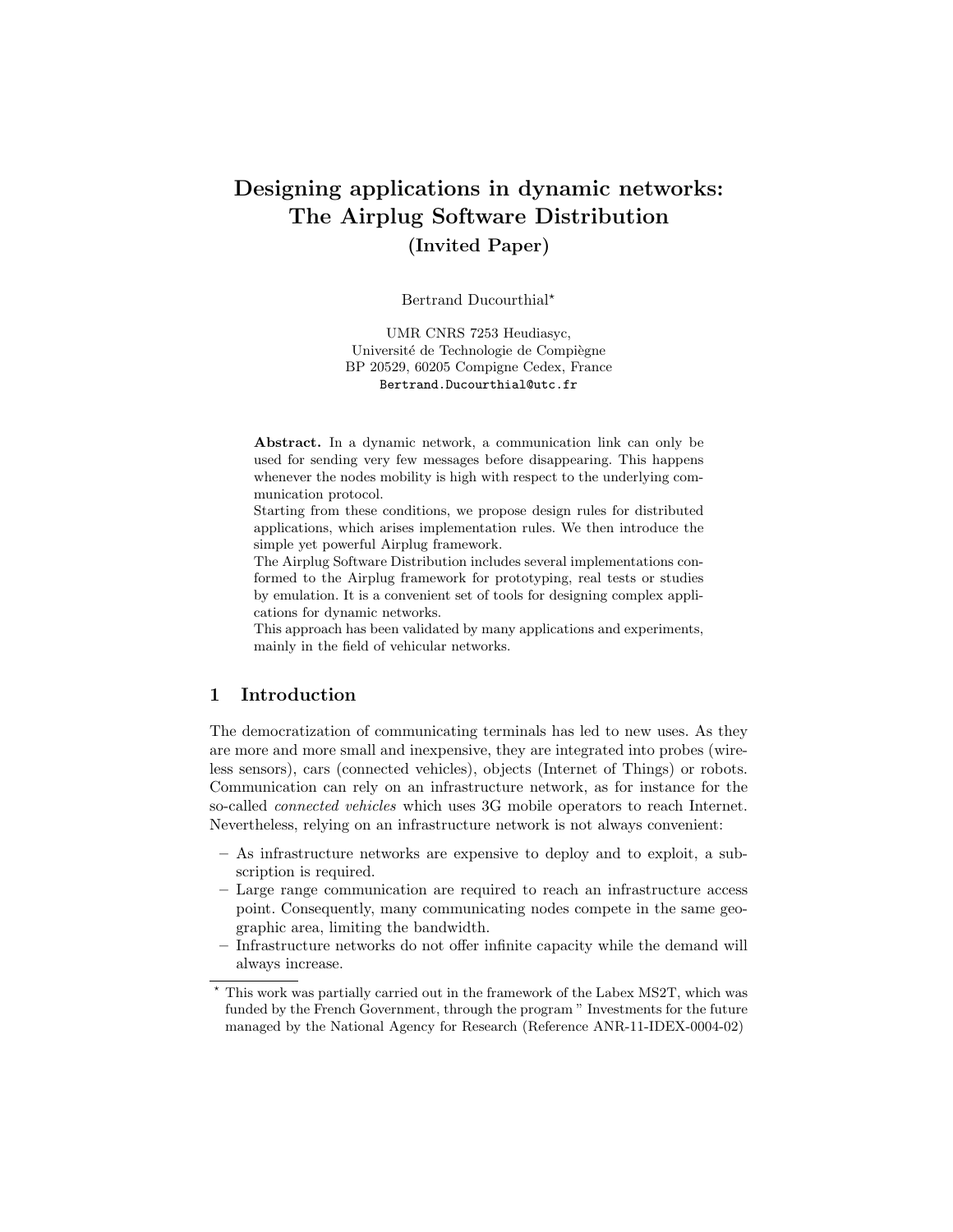- Infrastructure networks cause a delay that can be detrimental to the system responsiveness. For example, an emergency braking alert system on highway should preferably rely on inter-vehicle communication instead of operating system [12].
- By emitting at large range to reach an access point, more power is required. This can be a drawback for the embedded battery and/or for the user.

Depending on the context, systems are more or less impacted by all these criteria. We assist then to the development of autonomous networks that connect the communicating devices themselves. Specific protocols are defined: ZigBee (IEEE 802.15.4) for sensors, WAVE/802.11p for vehicles, Bluetooth improvement (IEEE 802.15.3) for personal devices... New research area emerged, such as WSN (Wireless Sensor Networks), VANET (Vehicular Ad hoc Network) or cooperative robotics with fleets of robots or drones (Swarm robotics).

From an application point of view, we leave the centralized control offered by the network infrastructure to a distributed control: instead of gathering information on a server that calculates and returns its answer, calculations are done in the network by the communicating devices themselves. This leads to distributed applications with the specificity that the underlying network is highly dynamic.

At this step, we need to define what we intend by dynamic networks. Roughly speaking a dynamic network is a network where stability does not exist for a long time. However assuming that any communicating link disappears after  $\delta$  seconds does not give necessarily a dynamic network: this depends on the amount of data the communicating protocol is able to forward during  $\delta$  seconds. In [7], we proposed a new metric related to the number of messages that can be sent over a link before it disappears. Reporting work in progress in this field is out of the scope of this paper. In the following, we assume that, in a dynamic network, only few messages can be sent over a link before it disappears.

Assuming this constraint, how designing distributed applications for such networks? Many attentions has been given on communicating protocols (e.g., IEEE 802.11p for vehicles), few for the new challenges in distributed algorithms, still less on the implementation. Our paper deals with this last point. We begin by sketching design rules for applications. Then, we analyze what a framework should offer to implement distributed applications in such a context. Finally we present our solution, namely the Airplug Software Distribution.

#### 2 Design rules

In this section, we give several design rules for applications dedicated to dynamic networks. These reflections will guide the implementation.

Topology. As the links only allow sending few messages before disappearing, the topology is unstable. Hence a distributed algorithm should not assume any characteristic regarding the topology. In some cases, distributed algorithms assume the existence of a virtual structure on which they rely, such as spanning trees or clusters of nodes.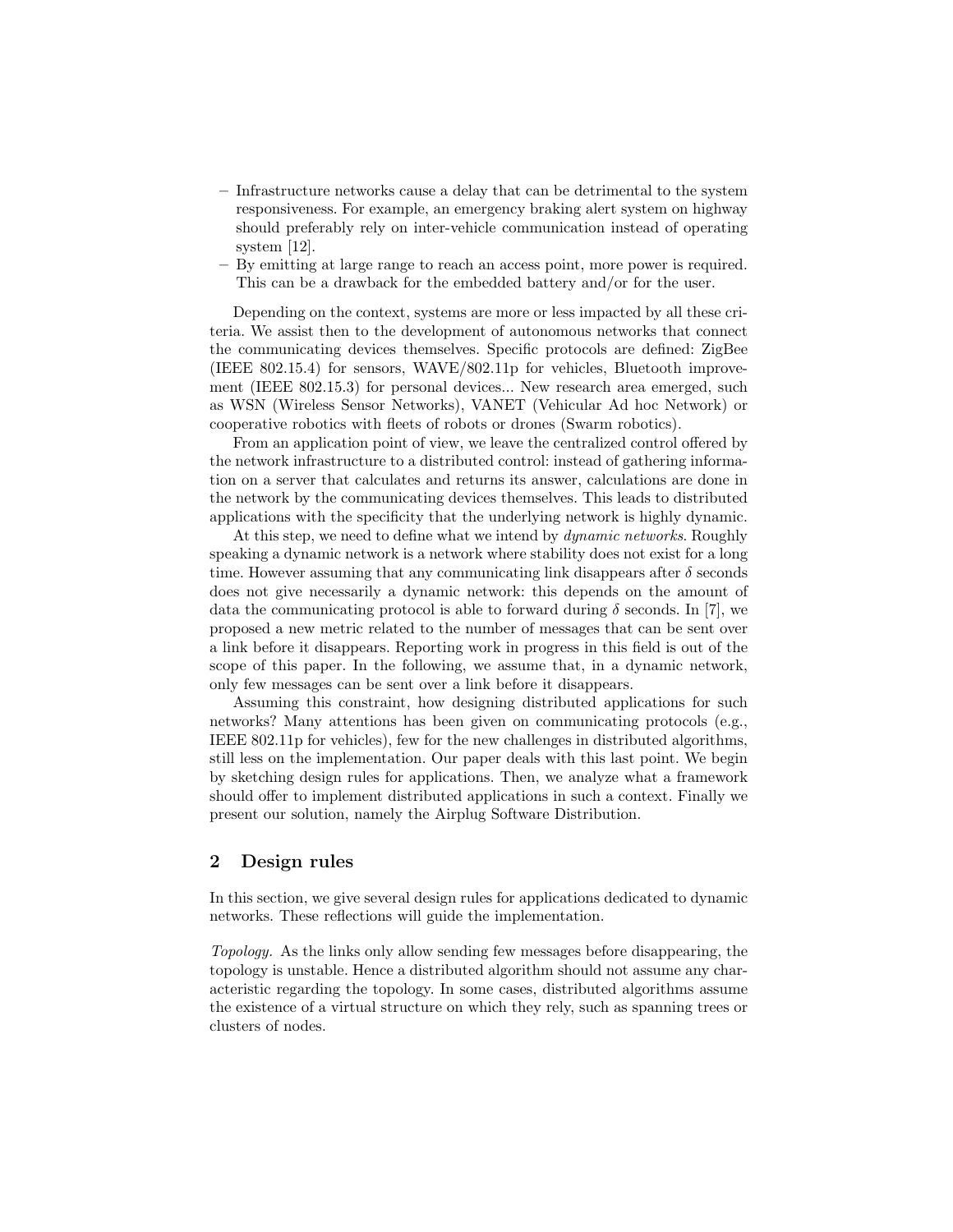However, maintaining such a virtual structure requires some control overheads, which consumes the bandwidth. In a dynamic network, the structure would never be usable while consuming too much messages. Except in some particular cases (e.g., regular convoy of vehicles), virtual structures should be avoided.

Note that several algorithms designed for MANET (Mobile Ad hoc Networks) assume an acyclic underlying network (mainly to avoid any loop), requiring then a spanning tree. This is certainly a strong difference with dynamic networks.

Note also that algorithms assuming particular topology patterns to run properly need to monitor the network to check whether the pattern appears or not.

Non-local knowledge. Some algorithms may require at some point in their execution a non-local information, either qualitative (e.g., the presence of a specific node such as a gateway) or quantitative (e.g., the distance to a specific node).

Obtaining such a remote information requires to send at least one request by means of multi-hop communication and then to obtain the answer, still by using multi-hop communication. However, as links disappear rapidly, there is no guarantee that a return path will exist. Moreover, when the answer reaches the initial node, it could be false because the remote situation would have change. For instance, the gateway node is no more in the same connected component of the dynamic network. We address this problem in [11]. The same problem arises with any knowledge requiring remote information, including obviously global information: a distributed application on dynamic networks should avoid relying on varying non-local information.

Addresses. A network address includes generally the name of the node as well as its position in a given frame of reference such that it points to a unique node. Addresses are used for routing messages. Most common frames of reference are the topology (topology based routing protocols) or the geographic map (georouting).

However in a dynamic network, the node's positions vary and this part of the address is never stable. We address this problem in [10, 11]. When addressing a message to a remote node, the senders must know its address. This implies that it must know its position in the network, which is a non-local information. This is generally done using a location service [16], which requires much communication for searching nodes. Such a search in a dynamic network would consume too many resources and return an outdated information.

Hence, while nodes identifiers can still be considered, network addresses, to the contrary, should not be used in dynamic networks.

Neighborhood discovery. When routing a message, the next hop can be decided either on the sender side or on the receiver side. We address this problem in [8].

In a sender side scheme, each time a node receives a message to be forwarded, it has to determine which node will be the next hop. To the contrary, in the receiver side scheme, the node broadcasts the message in its vicinity and nodes receiving it have to determine whether they retransmit it or not.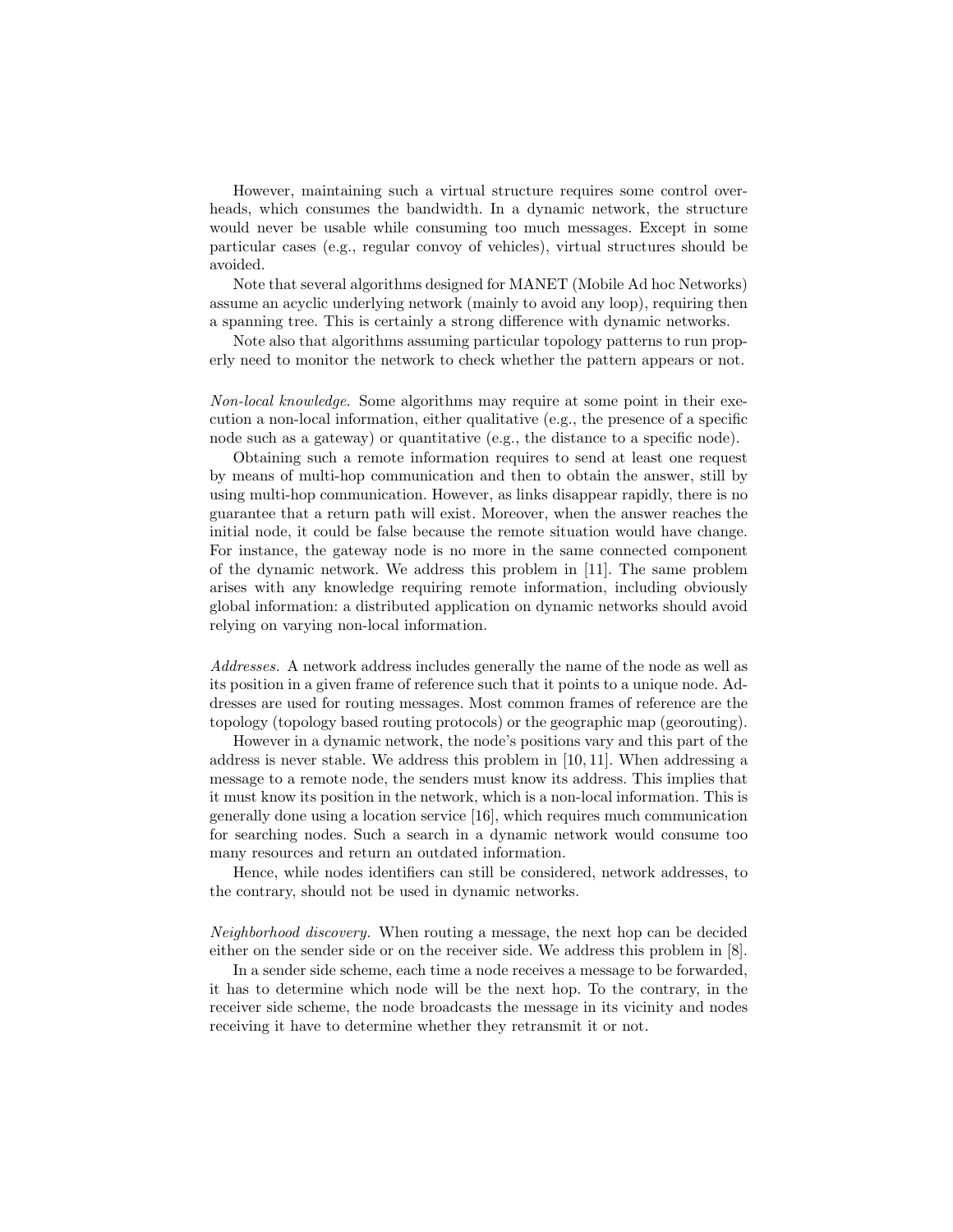Note that wireless communication relies on local broadcast. With the receiver side scheme, the decision is taken later than in the sender side scheme. However several nodes could decide simultaneously to retransmit the message. But this can efficiently be solved with contention algorithms.

The sender side scheme needs to learn about the neighbors and their characteristics (e.g., geographic position, move direction...). This requires periodic communication which consumes the bandwidth. Moreover, the selected relay node could disappear before receiving the message to be forwarded or its characteristics may have change so that it is no more the good choice.

Hence, as the neighborhood is unstable, it is preferable to rely on receiver side scheme in dynamic networks.

Conclusion. When communication links allow to send only few messages before disappearing, it is vain to rely on any non local knowledge. Remote node position or neighborhood are example of such non local knowledge. The more the dynamic increases, the more the cost (in messages) increases while the preciseness decreases. This can be summarized as follows:

Dynamic  $\nearrow \Rightarrow \frac{\text{cost}}{\text{preciseness}} \searrow \Rightarrow \text{usefulness} \searrow$ 

### 3 Implementation requirements

In this section, we give requirements for a programming framework dedicated to dynamic networks.

Hardware, OS and language agnosticism. Dynamic networks appear each time the communication protocol and the nodes mobility leads to the fact that only few messages can be sent over a link before it disappears. This is a general definition accepting many applications: vehicular networks, wireless sensor networks, drone or robot networks... The programming environment should then be usable on a large variety of communicating terminals; it should be hardware agnostic.

Moreover, it should also be language independent because the variety of situations will be better tackled if specific languages can be used.

Similarly, embedded devices often use specific operating systems; the less there are some constraints on them, the more the programming environment will be deployed. Moreover, still to increase the portability, the framework should not require any modification of the kernel itself.

Note that a framework that remains independent from any hardware, OS and even language requirement is able to take benefit of any novelty or improvement in these third fields.

Process-based architecture. In a process-based architecture, each task is implemented in an independent process. Designing a programming framework using a process-based architecture offers several interesting properties, compared for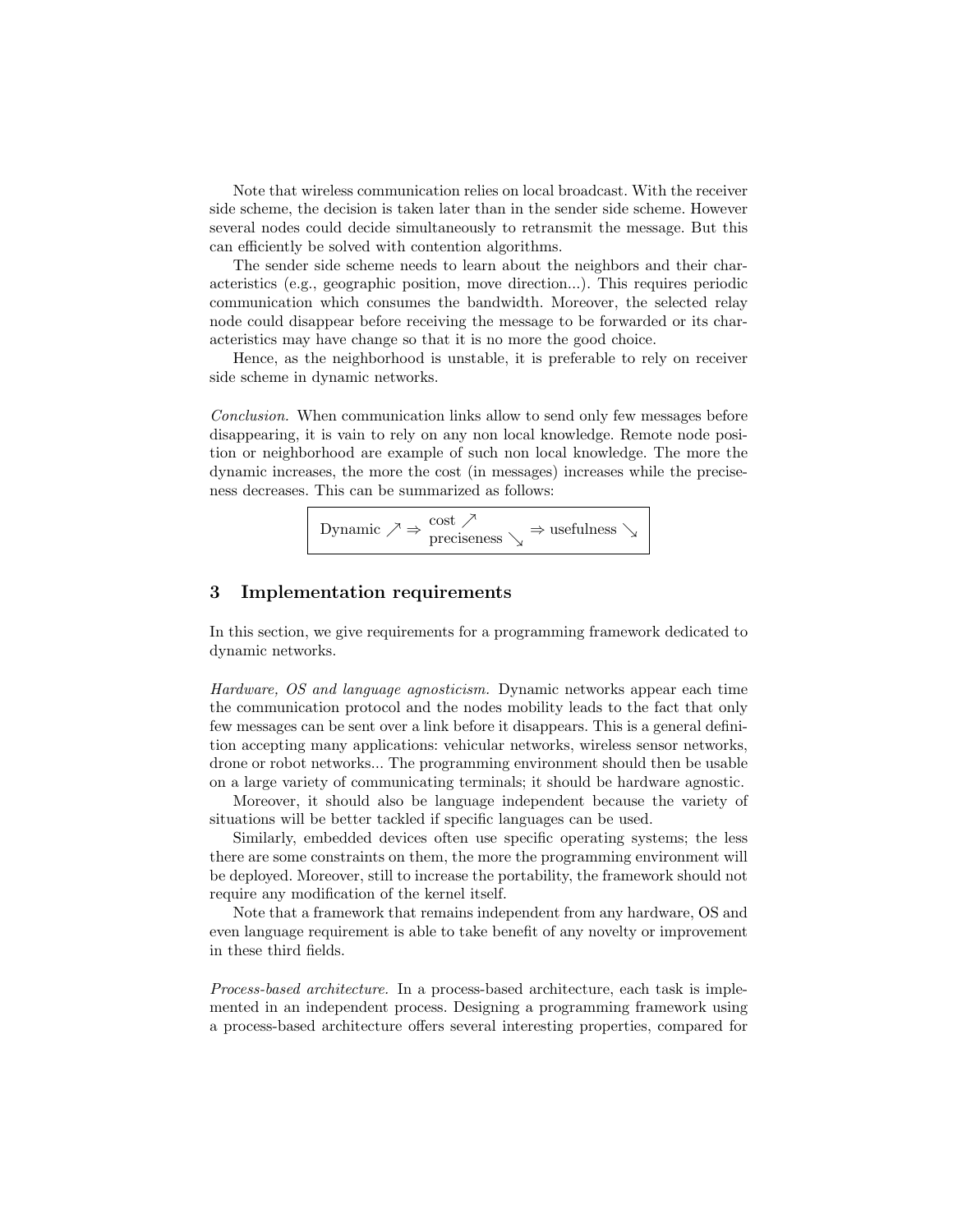instance to a single multi-threaded process. Efficiency is not affected as long as there are not many tasks creations during the execution. This can be done by launching all the tasks at the beginning of the execution, even if some of them are sleeping.

Modern operating systems offer many tools for controlling processes, to the contrary of (user) threads. Resource allocation, tasks scheduling and real time management can be delegated to the OS. This allows to avoid any redundancy with OS and to take benefit of the continuous improvements in operating systems developments.

When installing several third party applications, robustness will be better ensured if each of them is implemented in independent processes. Indeed, when a task fails or has a hieratic behavior, the rest of the system will continue to work. The more the tasks are independent, the more the robustness can be ensured.

Communication-based conventions. The framework should rely on a reduce set of conventions to ease the portability and the implementation of several concurrent but interoperable frameworks. A solution consists in focusing on message format only, limiting requirement for programs themselves. This will lead to light frameworks; robustness will be better ensured and verified.

Regarding the communications, they will appear between local and remote processes. When two local tasks exchange messages, any inter-process communication (IPC) tool could be used, providing it is available on any language and any OS.

Communication between remote tasks should not depend on a specific communication protocol. Moreover, as explained above, no network address should be required (nor any location service). Note that wireless communication protocols generally allow local broadcast.

A protection against unwanted messages is wished because unwanted messages could be generated by a deficient third party application or by a malicious user on a neighbor node.

#### 4 The Airplug framework

In this section we present the Airplug framework, which satisfies the previously listed requirements. We discuss some of its implementations in the next section.

Main idea. According to the previous section, we assume that applications are implemented using independent processes on top of a POSIX/Linux operating system. A local application is composed of local process(es) while a distributed application is composed of one process per node.

We prone a message oriented framework for communication between local and remote processes. To remain language agnostic, communications are done using standard input and output of each processes. Indeed any language is able to read its standard input (stdin) and to write on its standard output (stdout). Standard error output (stderr) is used for printing information when necessary (information, warning, errors).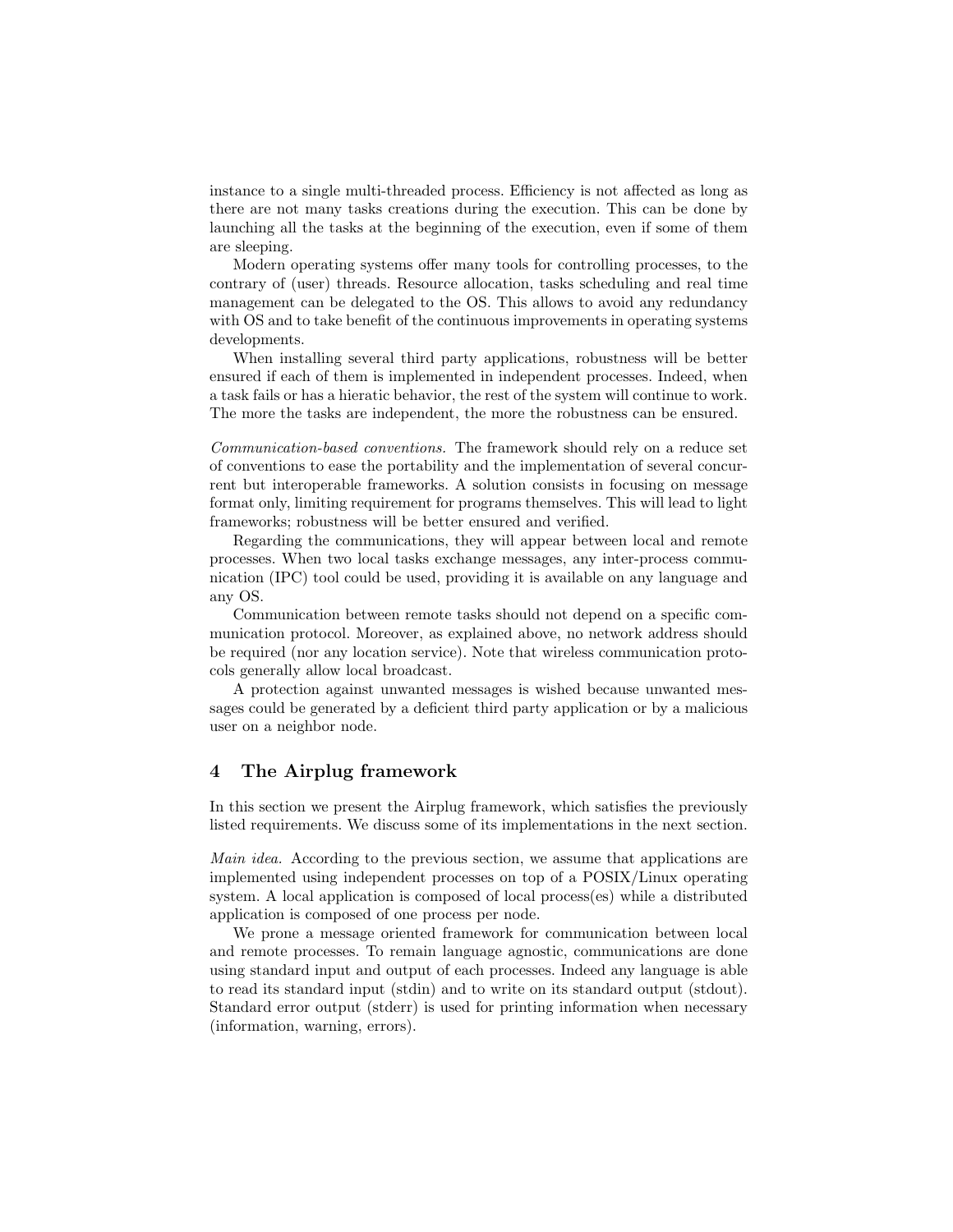In order to manage both internal activity (including GUI events if any) and reading on stdin, it is important to avoid blocking reading of stdin. A common way is to implement asynchronous reading of the standard input. Note that even shell-scripting languages are able to implement this.

An implementation of the framework will have in charge to route the messages from the sending process to the receiving processes, either locally or remotely.

Message format. We prone ASCII text messages for portability. In case binary data have to be sent, they are encoded. Using yencode only adds 3% overhead.

A message will contain several fields. To be more flexible, the field size is not specified. For instance, in a UAV squadron, a one-character-wide identifier field is sufficient while it should be larger for vehicles. Fields are then separated by a specific character. As few fields are required, this technique saves space.

The field delimiter character is forbidden inside a field. Then it should be preferable to be able to change it dynamically in case of conflict for some messages. For this purpose each message begins by its field delimiter character. At the reception, the first step consists in reading the first character. Then the fields are retrieved by splitting the message according to this delimiter.

Basically, the fields are the following: sending host, sending application, receiving host, receiving application, action field, control field, payload. However, not all messages require all these fields. For instance, local messages do not need host fields. Moreover in some cases it is possible to drastically reduce the number of fields and implementations could propose this functionality both for efficiency and simplicity purpose. Indeed, when prototyping a new protocol, working only with the payload is very interesting.

Addressing scheme. Applications are denoted by their name which should be locally unique. A distributed application is composed of one instance (of the same name) on each involved node. Hence, an application instance is uniquely determined by its host name and application name.

Messages can be addressed to a given application or to all, using the keyword ALL: in case Application A sends a message to ALL, then only applications which previously subscribed to messages published by A will receive it.

Hosts can be designated by any identifier (including addresses or logical names). At the reception of a message sent by a remote application, the framework drops messages that does not contain the local host identifier. However, as explained in the previous section, inter-node communications will mainly rely on broadcast in the neighborhood. Hence, three keywords are provided for the host: AIR for broadcasting to all neighbor nodes, LCH (standing for localhost) for sending to local application(s) and ALL for both local and remote communication.

For protecting the node against spams, an Application A should subscribe to the remote Application B for receiving its messages, even if they are sent to Application A only (remote direct message  $B\rightarrow A$ ). However, an application will receive the messages addressed to itself if the sender is a local application. This principle of relative confidence locally and no confidence remotely is due to the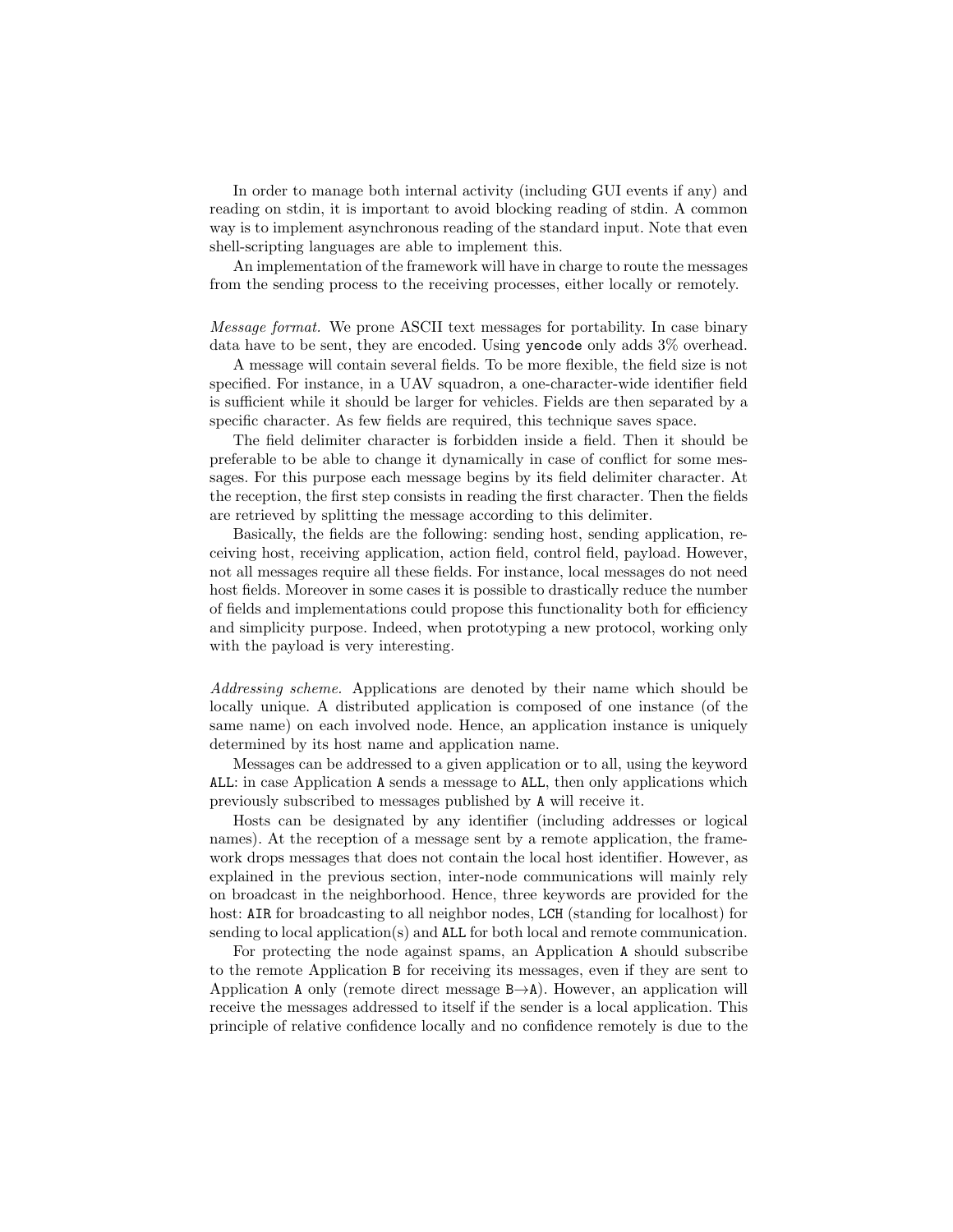fact that a local application can easily be controlled to the contrary of a remote application, that may be launched by a malicious user.

#### 5 The Airplug Software Distribution

In this section, we describe the Airplug Software Distribution, which provides several implementations of the Airplug framework. These different implementations (called mode) are complementary (lab study, road tests...) and compatible: an application can indifferently be used in any of these modes.

#### 5.1 Airplug-term: the terminal mode

As the Airplug framework relies on standard IO for inter-process communication, it is worth noting that UNIX shell offers a (limited) implementation of the Airplug framework. For instance, a communication between processes alpha and beta is simply done by ./alpha | ./beta. Bidirectional communication can be implemented thanks to named piped (command mkfifo) and multiple receivers thanks to the tee command. Any topology can then be drawn using shell facilities.

Based on this principle, the Airplug-term is an implementation of the Airplug framework to be used in a UNIX terminal. It is well adapted for rapid prototyping and proposes many features through some libraries.

Currently these libraries are dedicated to Tcl/Tk programs but they could easily be extended to other languages. Note that Tcl/Tk proposes high level data structures, many optional libraries and allows rapid GUI design (useful when prototyping). This language is also used by ns-2 [15] and the adaptation of an Airplug application for this network simulator is easy using the Airplug-ns mode, a set of ns-2 add-ons [13]. An Airplug-term option allows to switch from graphical programs using Tk to Tcl programs only, for embedded screen-less computers without graphical libraries.

The Airplug-term mode proposes an implementation of the extensible message format through three messages types. With the what type, only the payload is sent. This is used for instance for prototyping a distributed application (e.g., a distributed data collection application). As there is a single application per node, the messages can only contain the payload: each process launched from the terminal represents a node.

With the whatwho type, only the payload and the sending and receiving applications are sent. This is useful when designing a distributed application that needs to interact to another one. For instance to design a geographic protocol named GEO which requires geographic positions provided by a local application named GPS, one needs to distinguish between GEO  $\leftrightarrow$  GEO communication and  $GPS \rightarrow GEO$  communication.

The whatwhowhere message type includes the host field (where) and represents the complete message format. It is used when a distributed application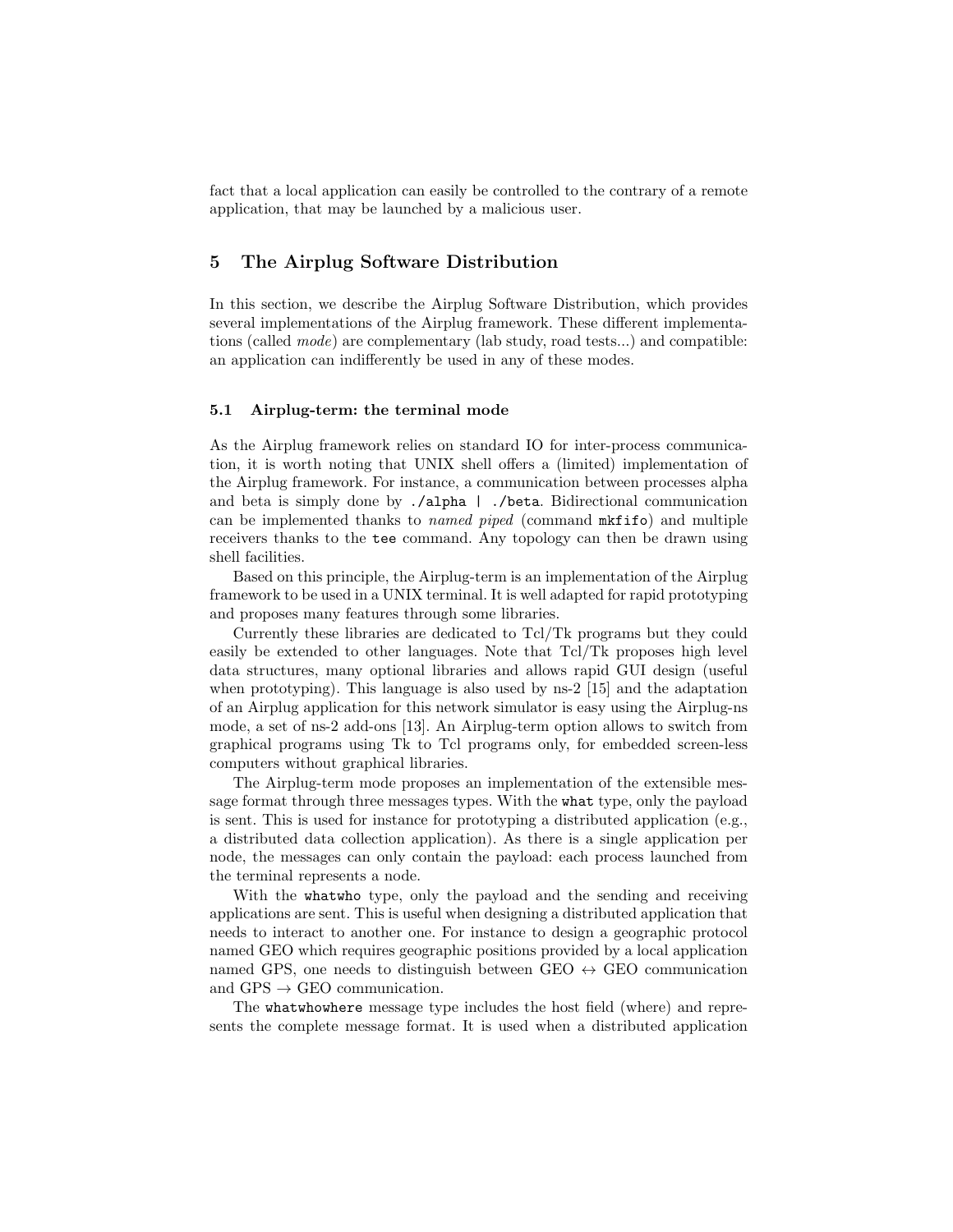relies on the result of another one. For instance, a distributed vocal chat application could use a distributed group membership service.

Note that, when an application designed with a given message type is used in another scenario, Airplug-term proposes an automatic adaption of the messages so that in almost all cases it is not necessary to modify the application.

#### 5.2 Airplug-emu: the emulation mode

Using the shell facilities, any network topology can be drawn, even dynamic ones. Indeed some named pipes can be removed and others can be added according to nodes mobility.

The Airplug-emu mode automatizes this principle [1]. This tool is a network emulator: all the upper layers are identical to real experiments while the low layers (wireless communication) are artificially reproduced using shell facilities.

An XML file allows to describe the scenario: applications running on each node, movements of each node, and so one. Then, by analyzing the nodes position, Airplug-emu modifies the connections between processes. It is possible to dynamically modify the range and the reliability of the communication, the loss rate or the delay. Airplug-emu can download maps (Open Street Map) to display the moving nodes along the roads for instance.

Several kind of mobility patterns can be used, including GPS log files obtained during road tests for instance or ns-2 traces. Moves can be accelerated or slowed down dynamically. Obviously Airplug-emu can also be used for non moving nodes (e.g., wireless sensor networks).

This network emulator allows to prepare real experiment as well as to replay them while varying some parameters. This is very convenient to save time. We showed that, when injecting delays and loss rates measures saved during a real test, then very accurate results are reproduced in the lab by Airplug-emu [1].

Airplug-emu can also be used with imaginary scenarios, and can be used to test critical situations or scalability of a protocol. The limit in terms of scenario complexity is given by the capacity of the computer to manage processes. For instance, for a scenario including two convoys of 5 vehicles crossing each other with one alert application and one multi-hop protocol per vehicle [3], about 100 processes are used (including communications). Such a scenario runs easily on a Linux laptop. Note that Linux kernel is generally able to manage up to 32000 processes and can run on powerful servers.

Finally, Airplug-emu can be extended to multiple computers using the Airplugrmt mode. This mode allows remote execution of some applications: they are connected by sockets to a specific application named RMT that relay their messages between computers. Besides extending the capacity of the emulator, it also allows to include real wireless connection inside the emulation, leading to an hybrid emulation.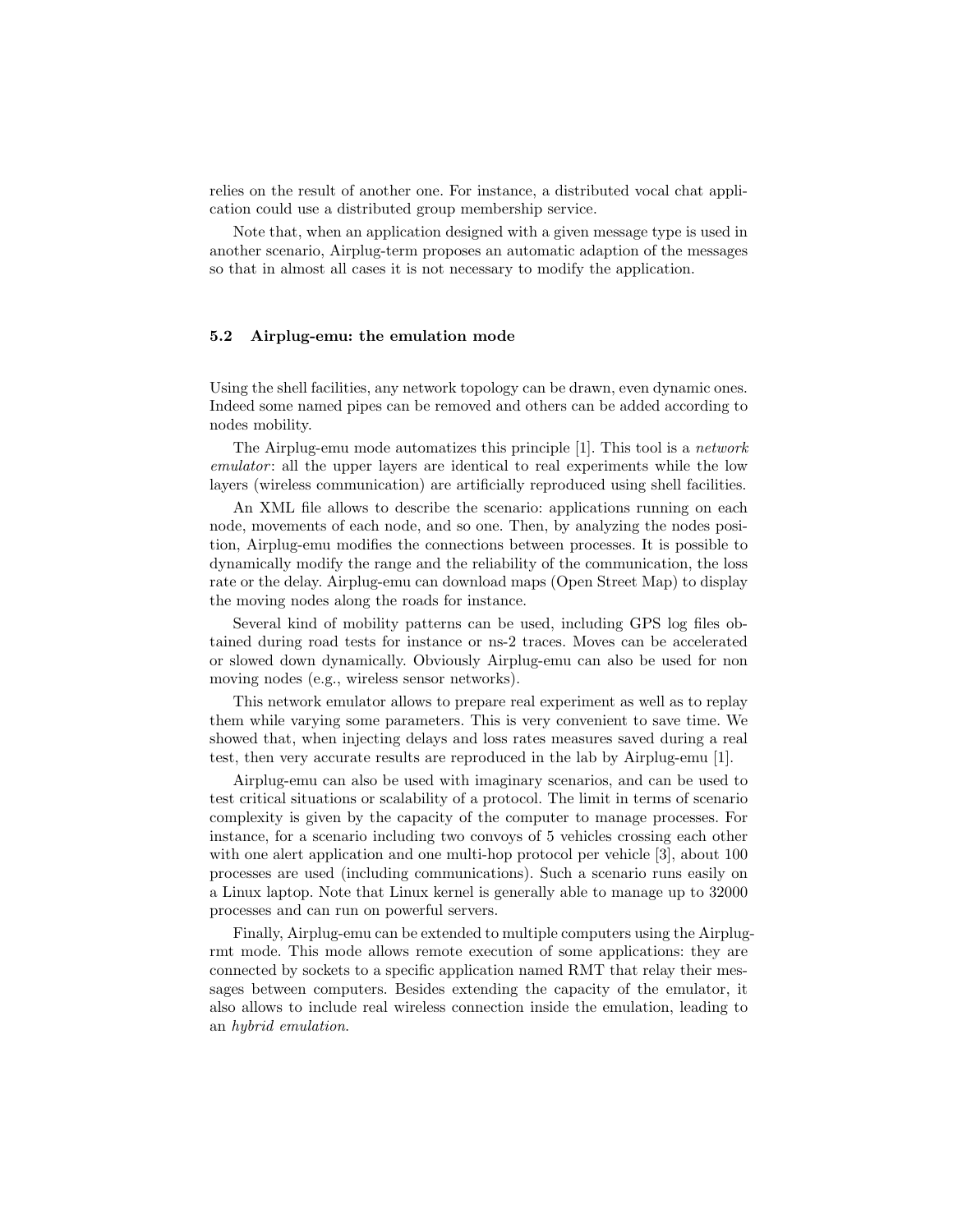#### 5.3 Airplug-live: the experiment mode

For real use, an efficient implementation of the Airplug framework is proposed, named Airplug-live. It is composed of a core program in C managing both local and inter-nodes communications [5]. This program allows to reuse the applications prototyped using Airplug-term and studied using Airplug-emu without any modification. It acts as a middleware between the applications and the network interfaces, while still running on user mode on top of a Linux OS.

The Airplug core program launches itself the local applications running as independent processes. For each of them, standard IO are redirected from and to the core program. Then, each time a local application writes on its standard output, the Airplug core program receives the data, and reciprocally. This program is also in charge of the remote communication using networking facilities available on the node.

The Airplug core program scrutinizes the links from the local applications as well as the network interfaces and forwards the message to the appropriate destination, following the Airplug addressing scheme. A careful attention has been paid on its robustness. The program relies only on the standard libc library and is compiled with gcc. The executable is less than 40 KB. The source code has less than 3300 lines for 177 KB. This implementation of the Airplug framework is light, robust and portable.

#### 6 Validation

Validation concerns both the implementation and the overall framework proposal.

A complete framework. After analyzing the consequences of the dynamic networks on the distributed applications (Section 2), we drawn some implementation rules in Section 3. We then proposed the Airplug framework in Section 4.

In the previous section, three implementations of the Airplug framework have been introduced: the prototyping mode Airplug-term relying on the shell facilities, the studying mode Airplug-emu providing a dynamic network emulation and the real use mode Airplug-live running on communicating terminals or PC. This indicates that a process based framework running on top of operating systems and relying on light messages conventions is convenient for reusing existing tools (e.g., shell) and to be compliant to any programming language and paradigm.

An application designing for one of this mode can be used for all the others without modification. Additionally, Airplug-ns is a mode composed with add-on for Network Simulator [15] and Airplug-rmt is a mode allowing remote execution. Hence the Airplug Software Distribution offers a complete set of tools for designing applications for dynamic networks, including rapid prototyping, in-lab tests, real tests, replay of the test and scalability studies by emulation.

Airplug-live has been compiled for several architectures, including ARM. It has been used in vehicles, road side unit (RSU) or unmanned aerial vehicle (UAV). This shows that the Airplug framework is light and portable.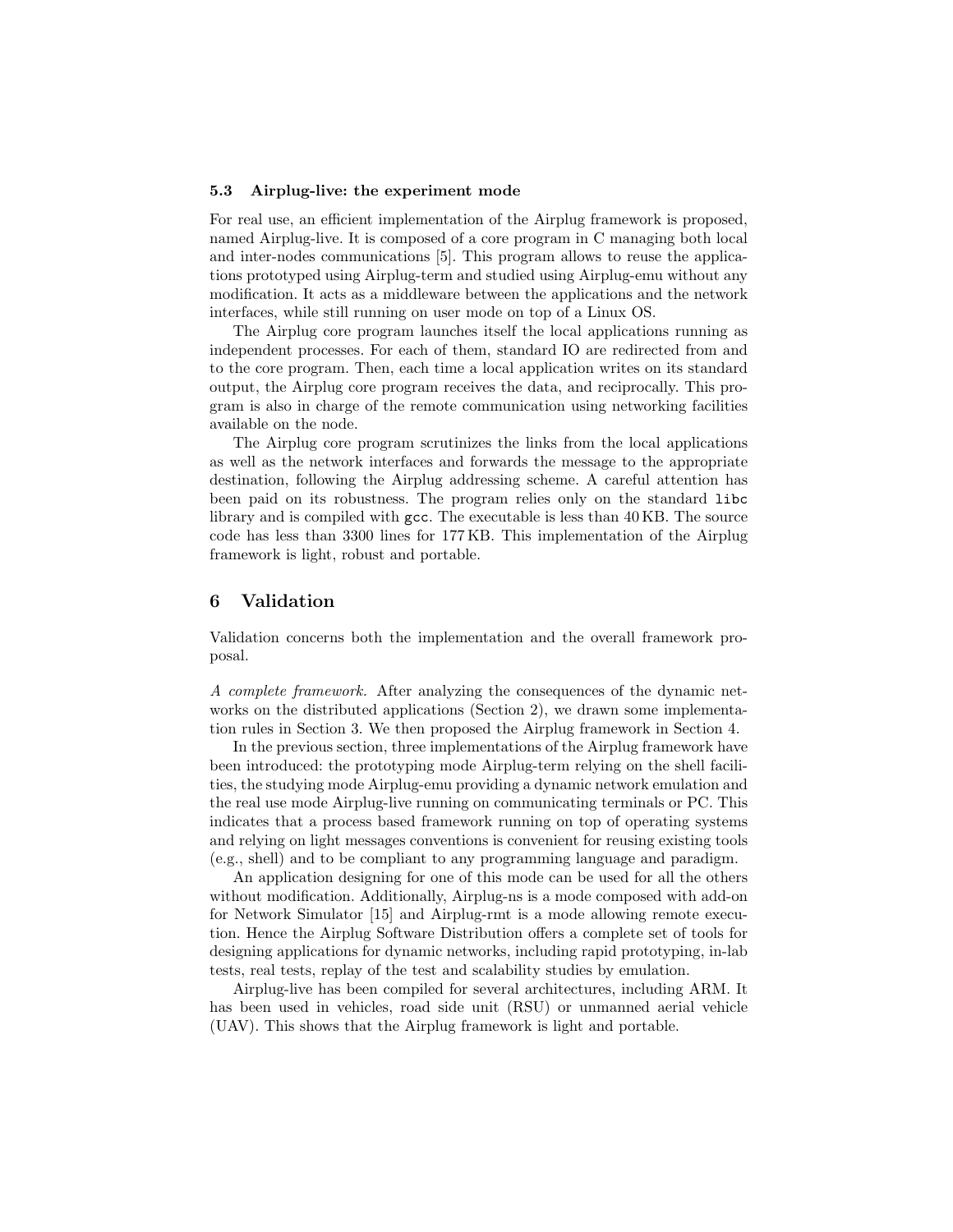A powerful framework. The framework could be complete and portable while not being really useful and this point is the most important. We show the usefulness of the framework through applications.

About fifty prototypes have been designed for Airplug. Some applications are dedicated to local devices such as GPS, Bluetooth or ZigBee. Some of them are user centric applications such as distributed games or chat. They rely on distributed services.

As the Airplug framework has been used for studying dynamic networks, dedicated applications have been designed, mainly for vehicular networks (an emblematic case of dynamic networks): neighborhood analyzing, reliable diffusion, multi-hop communications, gateway discovering, unicast communication, performance analyzing [12]... In particular, we implemented a powerful one-tomany multi-hop communication protocol relying on conditions instead of addresses [8]. It can route alert messages according to trajectory correlation, GPS position, date and many other logical conditions. We also proposed an opportunistic vehicle to infrastructure architecture, exploiting any road side unit, close vehicles equipped with 3G or public WiFi hot-spot [10]. We also implemented a unicast private communication between phones in distant vehicles relying only on neighbor-to-neighbor communications [11].

Some complex applications provide distributed services besides the dynamic of the network: dynamic group membership [9], distributed data collect [2], distributed data fusion [6]... All these algorithms are self-stabilizing meaning that they can support transient failures. Some of them still guarantee a continuity of services between failures.

Most of these applications have been tested on the road and studied by emulation. The reader can be seen some animated screenshot captures as well road-tests movies in the Airplug Software Distribution web site [4]. These examples show that, while simple, the framework allows to design robust complex and varied applications, without any requirements on the programming language.

#### 7 Related work

Many message passing frameworks already exist, such as ONC RPC, CORBA, Java RMI, DCOM, SOAP, .NET Remoting... The main interest is to specify nothing internally: only the interfaces have to be specified. However, such frameworks are not dedicated to dynamic networks and they implement many services not pertinent in this specific context. To the contrary the Airplug framework is very light and portable, does not rely on TCP/IP and can work even when the network is highly dynamic.

Popular frameworks generally limits the languages and the programming paradigm. For instance, the OSGi framework relies on modules, a more advanced concept than processes, but is dedicated to Java and requires then a JVM installed. To the contrary, the Airplug framework remains language agnostic.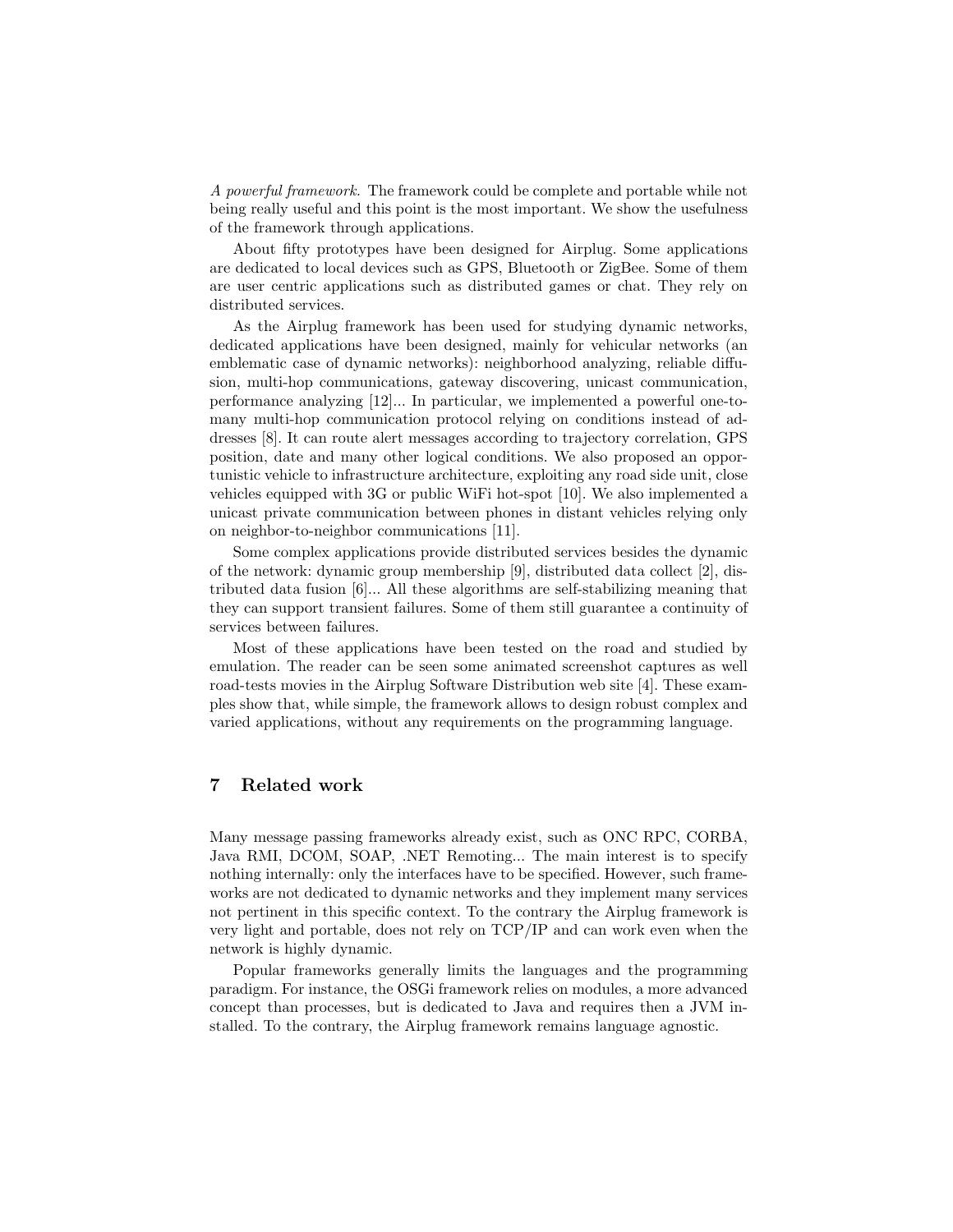The subscription mechanism in Airplug is used for one-to-many diffusion and also for protection against spams that may generated by malicious users or deficient equipments. Similar mechanisms can be found in JMS for instance.

The Airplug message format is based on fields separated by a delimiter character announced at the beginning of the message. This allows adaption to the number of hosts while saving space. By comparison, IPv4 uses 32 bits for addresses, which appeared to be too short for Internet and too much for small and close testbeds.

The application naming convention in the Airplug framework is close to the Provider Service Identifier (PSID) used in the IEEE WAVE architecture [14].

The opportunistic communication paradigm is proposed in WAVE through the WAVE Short Message Protocol. A node can announce some services and also broadcasts some messages to close neighbors that may be interested [14]. However the Airplug framework should not be compared with WAVE. Instead, it should be seen as a distributed framework able to efficiently run on top of the WAVE stack.

Finally the main drawback of Airplug is certainly to not be compatible with other existing frameworks nor to provide as many services as them. However, this can be solved by implementing stubs for compatibility. The fact that any application reading on stdin and writing on stdout can be used with Airplug allows many complementary usages. Moreover, new services could also be added in Airplug, providing their are realistic in dynamic networks. A common way for this would be to design a new application offering the wishing service.

#### 8 Conclusion

In dynamic networks, a communication link can be used for sending very few successive messages before disappearing. These strong conditions are challenging for designing distributed applications and protocols. They appear when the nodes mobility is high or the capacity of the communication protocol is low (or both), which can happen in vehicular networks, robot networks and more generally in any scenario with communicating and moving terminals.

Many works have been done in the protocols, less in distributed algorithms and very few regarding implementation. Popular frameworks are generally based on TCP/IP and admit limitations in dynamic networks. Still, they often impose constraints that may limit their deployment on target (embedded) computers.

In this paper, we analyzed the requirements for programming distributed applications in dynamic networks. We then proposed the Airplug framework. This light message passing framework relies on simple conventions regarding the message format and the specific addressing. We showed that it can easily be implemented on user-space on top of standard POSIX operating systems. It is very portable and accepts any programming paradigm and any language.

The Airplug Software Distribution is a convenient set of tools (and applications) for designing and deploying complex scenarios in dynamic networks from scratch. It includes several implementations of the Airplug framework, for rapid